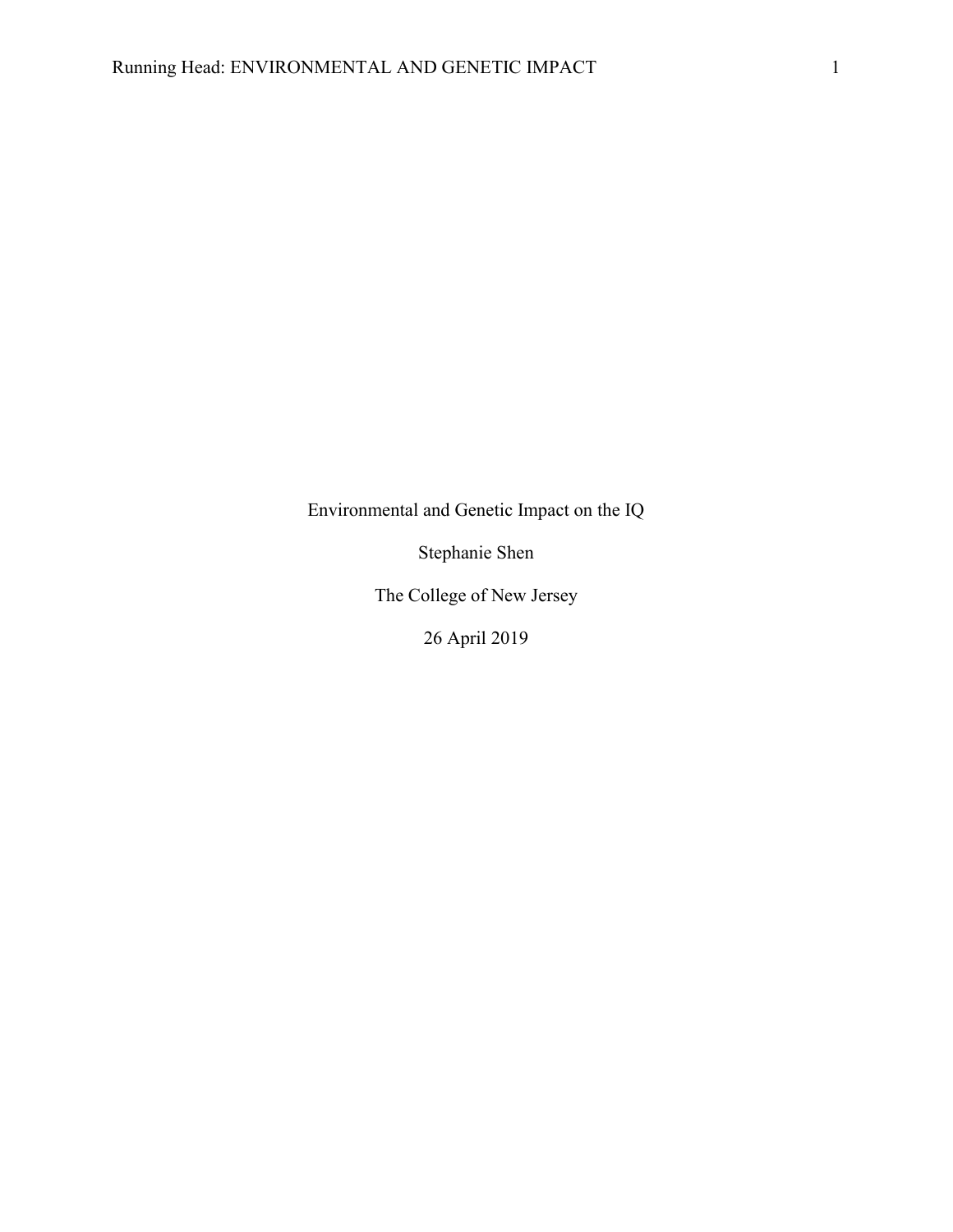## Environmental and Genetic Impact on the IQ

The long-standing discussion surrounding the multidimensional concept of IQ no longer revolves around the rudimentary controversy over its validity in numerically representing one's intelligence. The discourse has instead shifted to the more nuance, and arguably more political, question of whether certain racial groups are genetically prone to predetermined levels of intelligence. Evaluating the two opposing theories--the genotypic disadvantage and the environmental disadvantage--transitions into the debate of whether IQ is inherently based on genetics, controlled by nurture, or both. Decades of research points to one logical conclusion: The primary source of the racial IQ gap lies in the exogenous environmental factors related to one's socioeconomic status, thereby negatively impacting the beneficial resources that would typically foster high cognitive ability. Yet genetic influence on intelligence proves to be far more pertinent when examining the intelligence of people on an individual basis, disregarding the racial group he or she belongs to altogether. Nevertheless, there exists an undeniable mutual dependency between genes and environmental factors in shaping someone's intelligence.

Research collected over the course of several decades revealing noticeable racial IQ gaps among Black and white people may serve as credible rationale for one to assume that IQ differences are indeed inherently genetic. Among 1,102 Chicago children in the fifth and sixth grade, white middle class boys had an average IQ of 107.6 while Black middle class boys had an average of 100.2 (Gordon, 1976). Likewise, in an analysis of 319 Black students and 163 white students, the average IQ of a handful of white students who fell below the mean IQ of the entire white student sample surpassed the above-average IQ score of Black students (Scarr-Salapatek, 1971). Such a polarizing statistic supports the possible presence of a racial genetic difference as it leads one to question: If these Black and white students are being educated in the same school,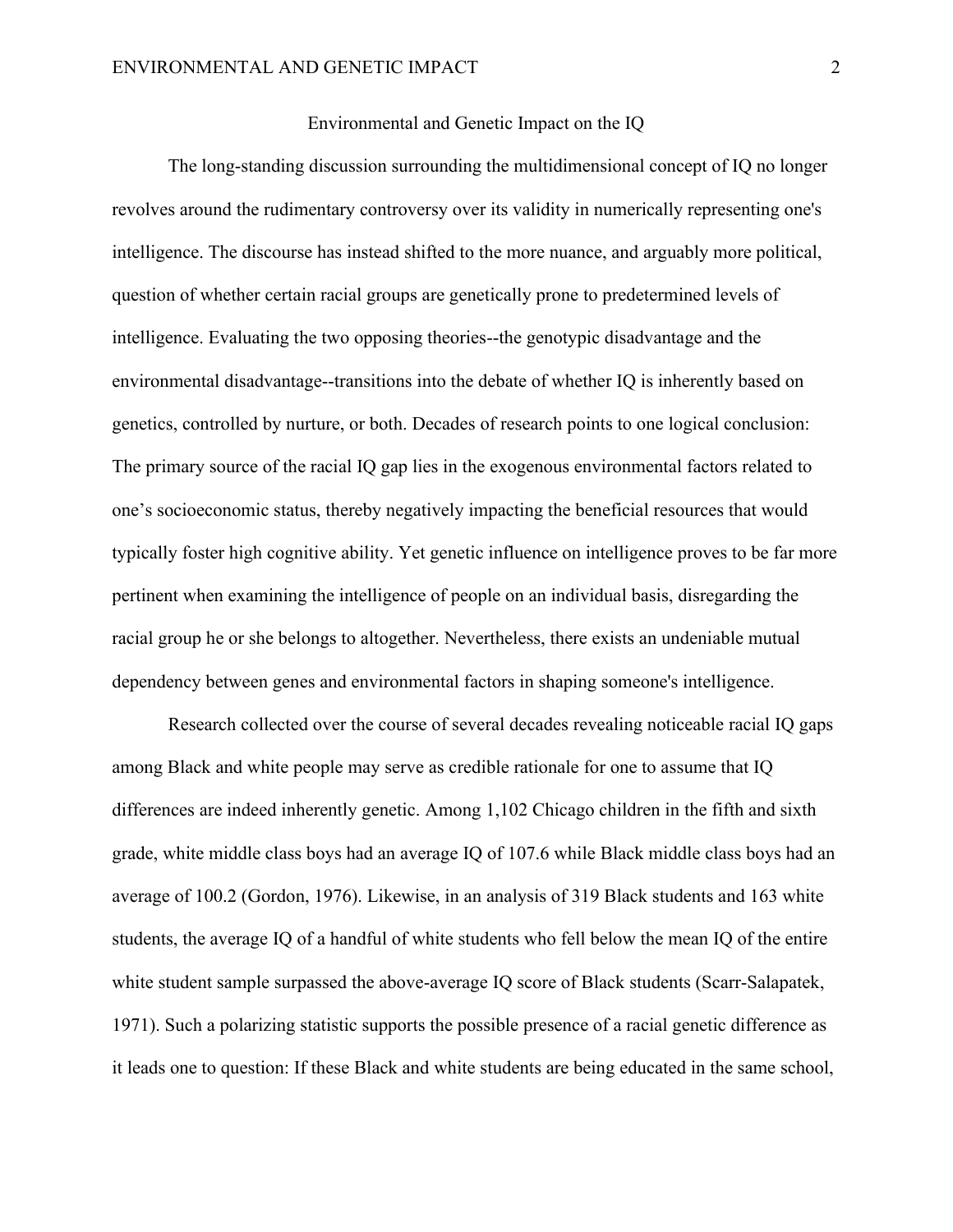why is there such a notable discrepancy in cognitive ability? The findings can at first be attributed to one possible genetic explanation discovered by Arthur Jensen, the pioneer of the hereditary theory: There is an observable difference in the frequency of blood-groups found between white and Black Americans, where 40% of a certain blood-group found in Caucasians are nearly absent in that of Africans (Rushton, Jensen, 2005). Regardless of how genetics may influence a certain race's blood composition, the relevance of blood-groups can nonetheless be discredited in the context of the discussion of IQ. A study conducted by Loehlin, Vandenberg, and Osborne in 1973 involved obtaining and analyzing blood work of 20 pairs of black twins and, after a series of 19 cognitive tests, discovered a negative correlation between the bloodgroup associated with whites and high IQ test scores (Flynn, 1980). Given the lack of evidence to support genetic differences among races affecting IQ, we are then compelled to confront the potential socioeconomic causes instead.

Evaluating the social and economic status of the racial group may provide an alternative hypothesis as to why the IQ gap phenomenon occurs. Schools operating under varying levels of economic frameworks across a variety of towns in the United States implement varying levels and methods of intellectual stimulation. Hence, where one receives an education thus affects how he or she procures a level of intellect measured by IQ tests. In other words, an environment exposed to a greater degree of economic shortage naturally lacks the resources needed to foster well-developed educational institutions. Given that Black Americans have the greatest poverty rate in the U.S of 27.4%, they statistically fall the greatest victim to this imbalance in educational availability (Walton, 2018). Consequently, they have been deprived of sufficient access to the consistent social and educational conditions essential to constructing the cognitive skills IQ tests measure (Gordon, 1976). The results of this socioeconomic disparity is demonstrated in an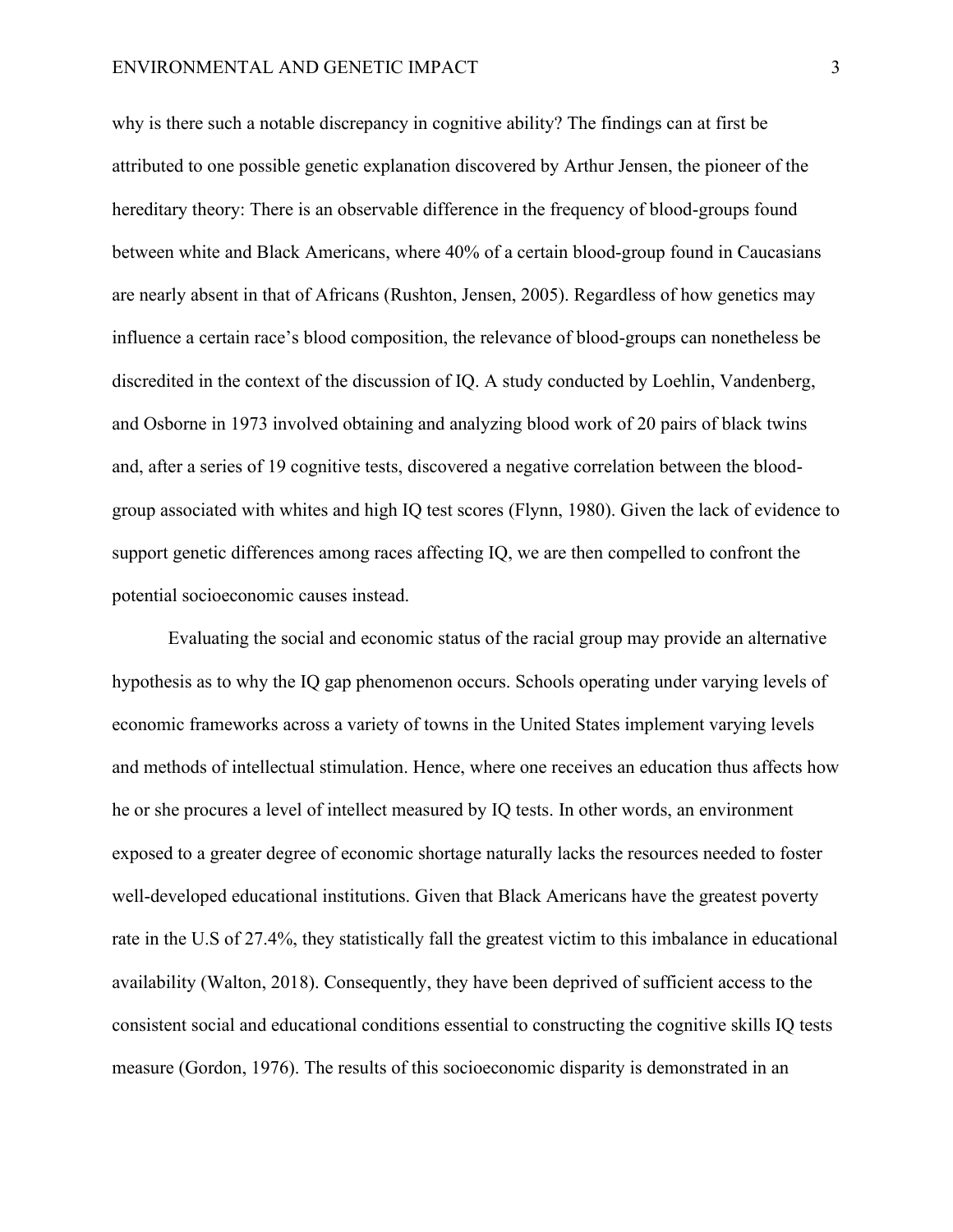extensive 9-year long longitudinal study done on 1,746 public school students in Pittsburgh that measured several environmental factors potentially responsible for impacting a student's IQ: the number of siblings the students had, how many parents they lived with, and the socioeconomic status of the parents and school. After creating a system that numerically represented one's socioeconomic status, a student who had a socioeconomic rating of 53 had an IQ score that was 12.7 points higher than someone with a socioeconomic rating of 23 (Kadane, et al., 1977). This trend is consistent among other countries other than the United States as well, such as China and Turkey, where the economic climates that create large disparities between the rich and the poor lead to the correlation between socioeconomic status and IQ scores (Nisbett, 2009). Because Black Americans experience the greatest amount of economic shortage, they thereby have significantly reduced access to attitudinal and structural resources necessary to cultivate higher cognitive abilities IQ tests aim to measure.

The socioeconomic status that influences the level of an individual's cognitive abilities comes with physical and psychological health implications as well. Various studies have concluded that vast amounts of health and lifestyle factors that come with poverty prevent an individual from reaching optimum development (Scarr-Salapatek, 1971). Such health and lifestyle factors range from nutrition, exercise, and child-rearing practices. Children who grew up in a lesser economically developed environment have reduced access to food of nutritional value, from the womb through development (Antonow-Schlorke et al., 2011). There also exists psychological health implications where cognition has proven to be negatively harmed by the financial burden that comes with enduring poverty. In 2013, researchers from four universities including Harvard and Princeton deduced that the cognitive strain caused by coping with financial difficulty equated to a 13-point deficiency in IQ (Watson, 2018). The participants of the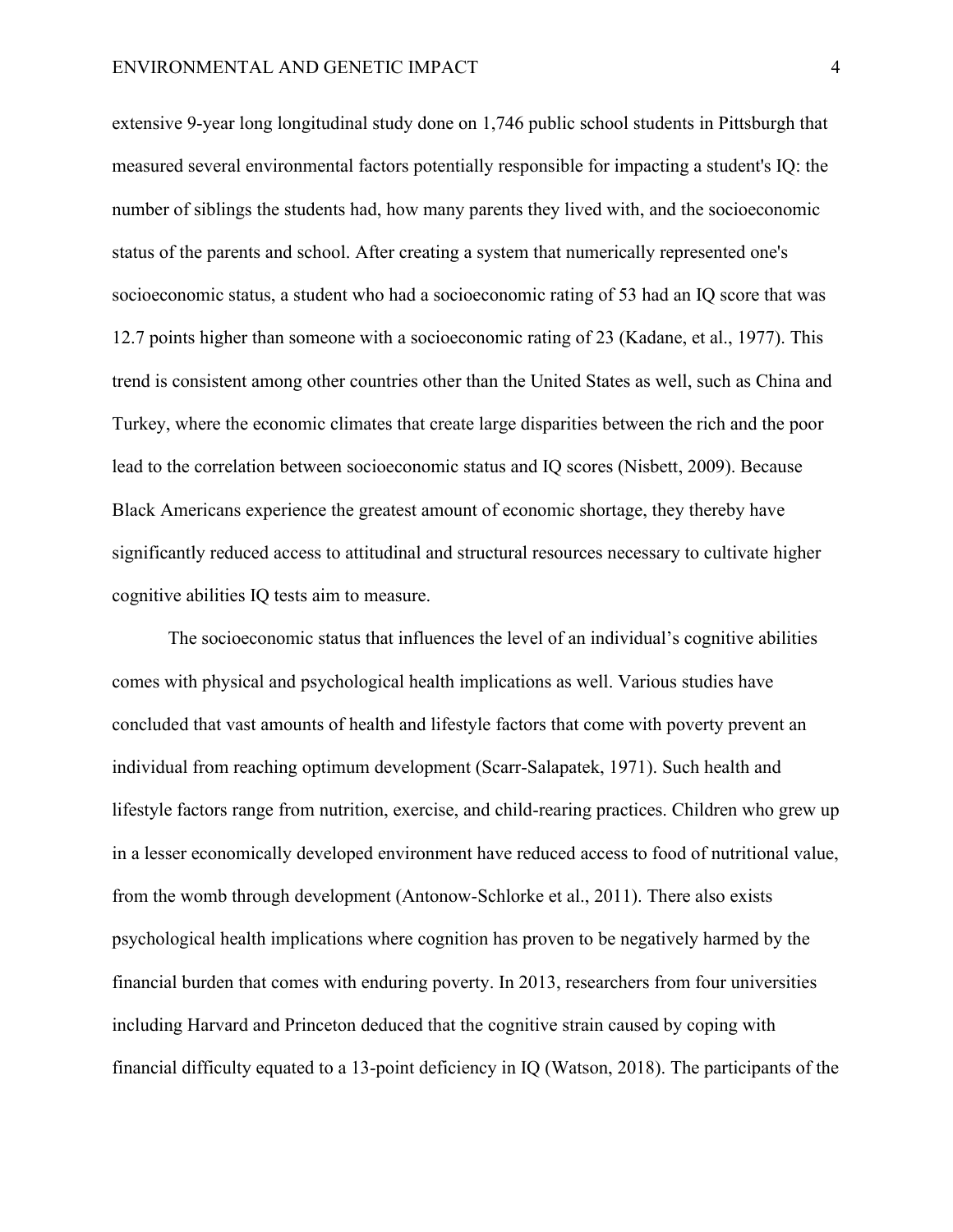cognitive tests living under poverty psychologically lack the ability to think logically and critically at the level deemed "average," which may very well have a physiological root: Among a nationwide brain scan study of composed of 1,100 individuals from three to twenty years of age, those who grew up in a household that had an average income of \$25,000 or less had six percent smaller frontal cortices than the individuals with a familial income of over \$150,000 (Simon, 1978). It is thus apparent that an individual's cognitive development is prone be influenced by the physical and psychological implications associated with his or her socioeconomic status.

However, the relevancy of genetics in the development of someone's intelligence proves to be far greater when shifting the focus from the macro perspective of race to the micro perspective of the individual. That is, though large amounts of evidence suggest that genetics do not predispose *races* to a certain level of intelligence, they do suggest that *individuals* on a caseby-case basis are affected by genetics. It is thus imperative to recognize that white people are therefore not genetically superior to the Black community in terms of inheriting genes that naturally predispose them to intellectual superiority, but certain individuals could potentially be superior to other individuals due to inheriting their parents' genes, regardless of race. When analyzing the IQ test scores of adopted children with their adopted parents and biological parents, a higher correlation was found between the children and their biological parent (Myers, DeWall 2018). This is explained by the increasing apparency of genetic influences as individuals develop, from thirty percent during one's childhood to fifty percent in adulthood. A psychological concept worth considering in the discussion of IQ is one that answers the question of which genes ultimately control intelligence. The answer to this lies in the concept of polygenic DNA. This term refers to the fact that intelligence is controlled by multiple genes, shown in a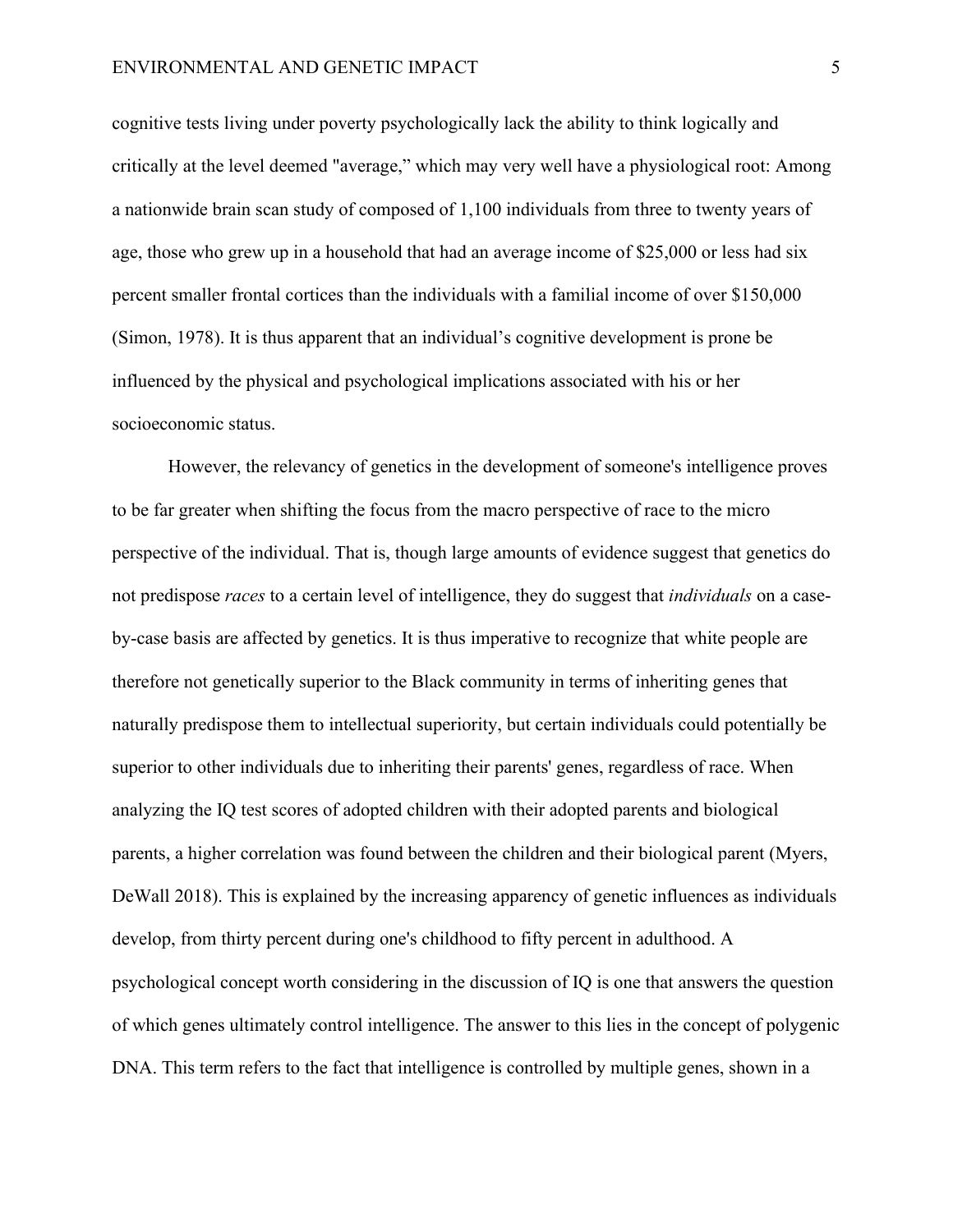study where data analyzed from 126,559 people revealed every gene variation accounted for two percent of educational achievement difference (Myers, DeWall 2018). Such a conclusion was further enhanced with a British follow-up study that found nine percent of school achievement variation in sixteen-year-olds were able to be predicted by genetics (Selzam et al., 2016). Thus with the presented research, there exists evidence supporting the notion that genetics do indeed play a role in an individual's inborn intelligence.

The interplay between genetics and environmental factors remains to be an essential aspect in the discussion of the influences of one's intelligence. Research conducted by various psychologists and neuroscientists reveal an IQ gap by race, most notably between Black and white people. There also exists strong evidence supporting the genetic influence on one's IQ. Upon examining the psychological and sociological evidence from this paper, it is reasonable to conclude that genetic differences between racial groups placing white people intellectually superior to Black people are practically nonexistent, as the socioeconomic status of an individual is far more impactful. However, individuals are indeed genetically predisposed to a level of intelligence when excluding race from the discussion. We can only hope for the continuation of additional psychological research in the discovery of overlooked influences on one's IQ.